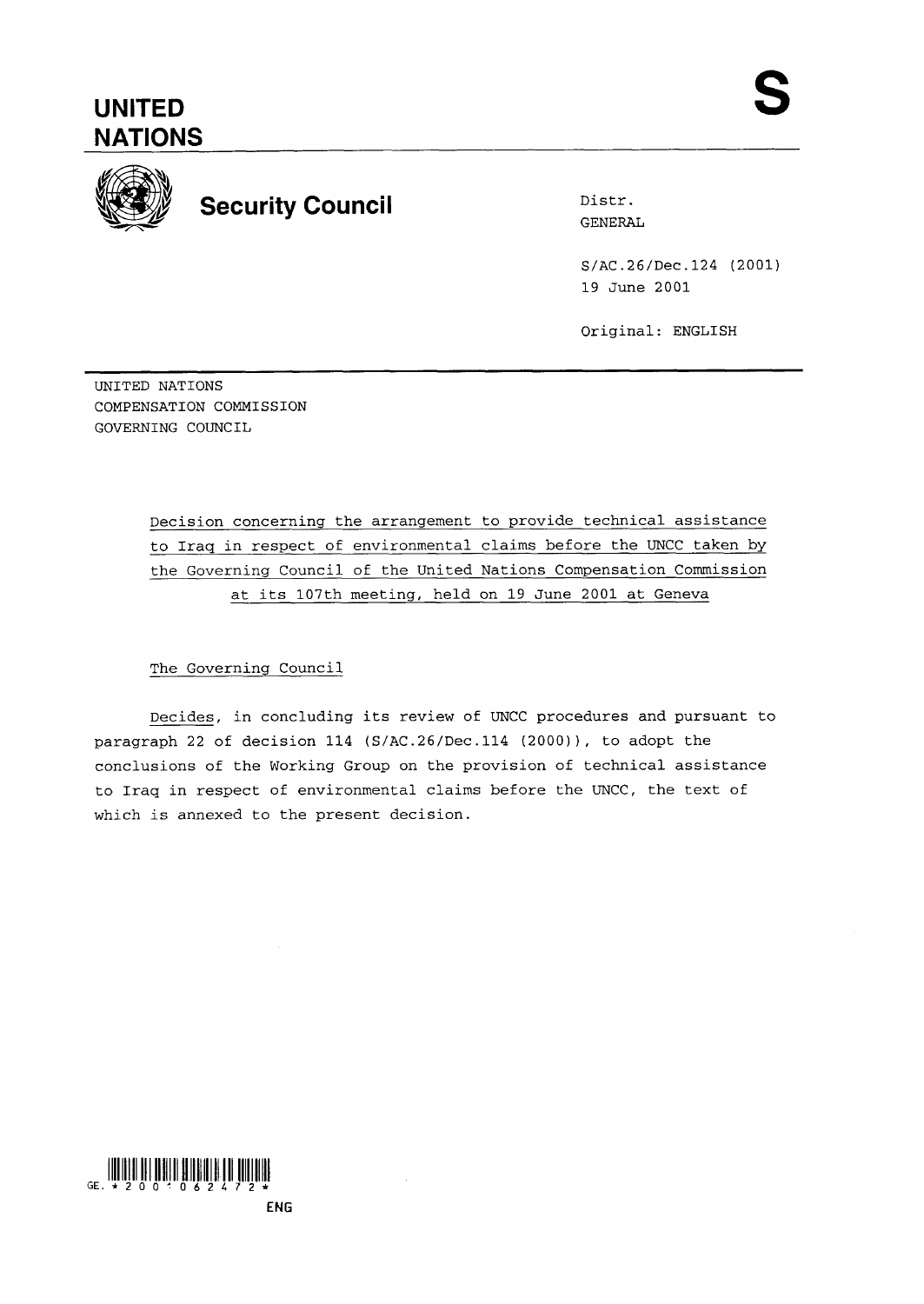S/AC.26/Dec.124 (2001) Page 2

#### Annex

### ARRANGEMENT TO PROVIDE TECHNICAL ASSISTANCE TO IRAQ IN RESPECT OF ENVIRONMENTAL CLAIMS BEFORE THE UNCC

1. The Governing Council decides to establish the following arrangement ('the Arrangement") to provide technical assistance to the Government of the Republic of Iraq ('Iraq") with respect to claims related to environmental damage and depletion of natural resources ("F4 claims") before the UNCC.

2. The aim of the Arrangement is to facilitate the promotion of legitimate interests of Iraq with respect to 'F4" claims, which give rise to particular questions due to their complexity and the limited amount of relevant international practice. It is furthermore aimed at assisting the "F4" Panel of Commissioners in the conduct of its tasks, through ensuring the full development of the facts and relevant technical issues, and in obtaining the full range of views including those of Iraq.

3. The technical assistance will be provided through a number of experts, to be selected freely by Iraq and approved by the Executive Secretary of the UNCC to ensure the necessary professional qualifications and experience. The Executive Secretary will regularly inform the Governing Council, and consult it in cases giving rise to particular questions.

4. The role of the experts will be to assist Iraq in preparing

(a) responses to article 16 reports,

(b) written submissions and oral proceedings before the panel **in**  accordance with article 36 of the Provisional Rules for Claims Procedure ("the Rules"), and

(c) any other communication with the UNCC on **'F4"** claims.

5. Iraq shall define and propose to the Executive Secretary tasks to be carried out by the experts, for approval of the related expenditures. Reasonable expenditures stemming from this Arrangement shall be covered from the UNCC administrative budget.

6. Payments under this Arrangement will be made directly by the UNCC to the experts. This will provide the necessary control mechanism to ensure